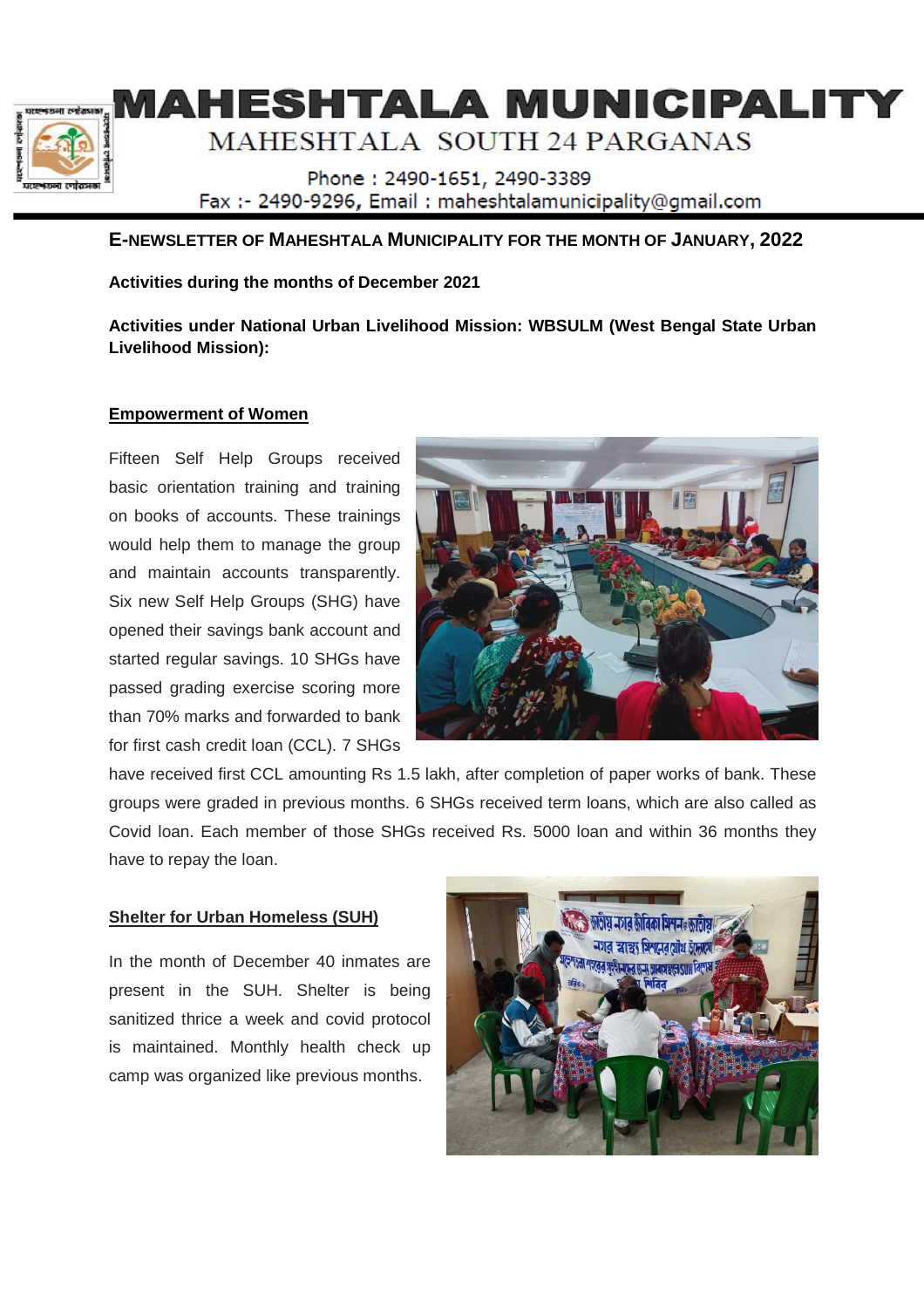

#### **Employment through Skill Training & Placement (EST&P)**

The Employment through Skill Training & Placement (EST&P) Component under NULM is intended to provide skills to the unskilled urban poor and equip them to earn a descent livelihood. This year four wheelers driving course has been initiated. Counselling of aspired students was conducted on 22nd December, 2021. From 27th December 2021 regular classes were initiated. At present 25 students are attending classes regularly.

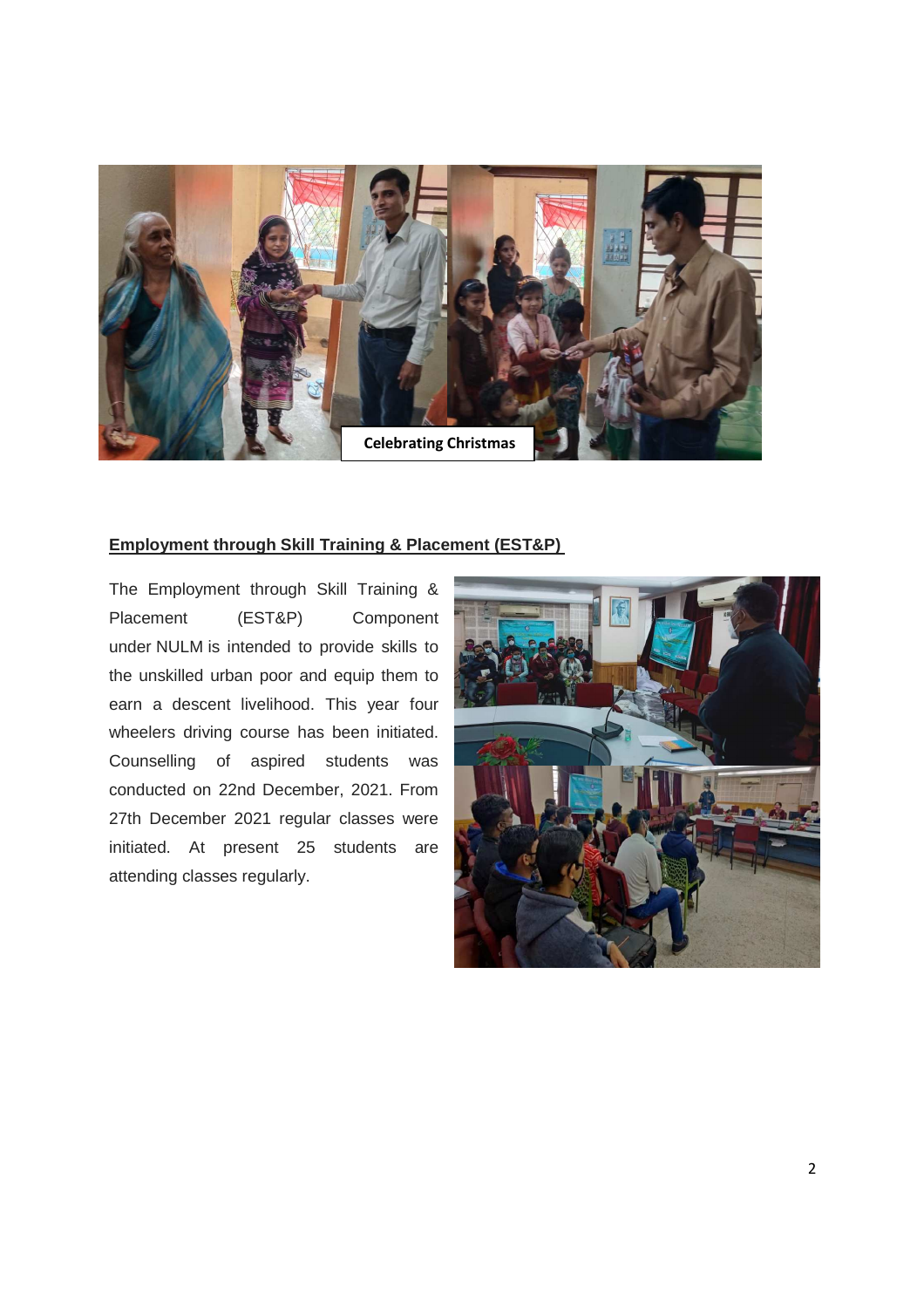# **Activities under National Urban Health Mission (NUHM):**

#### **Chokher Alo:**

One "Chokher Alo" camp was organized, 112 beneficiaries received services in the camp. This camp is being organized to ensure eye health for all. Moreover eye check up medicines and spectacles were provided to the beneficiaries as per requirement.



# **Pradhan Mantri Surakshit Matritva Abhiyan:**

The Pradhan Mantri Surakshit Matritva Abhiyan has been launched by the Ministry of Health & Family Welfare, Government of India. The program aims to provide assured, comprehensive and quality antenatal care, free of cost, universally to all pregnant women on the 9th of every month.

In all the Urban Primary Health Centre the day was observed. Total 180 mothers could access the services.